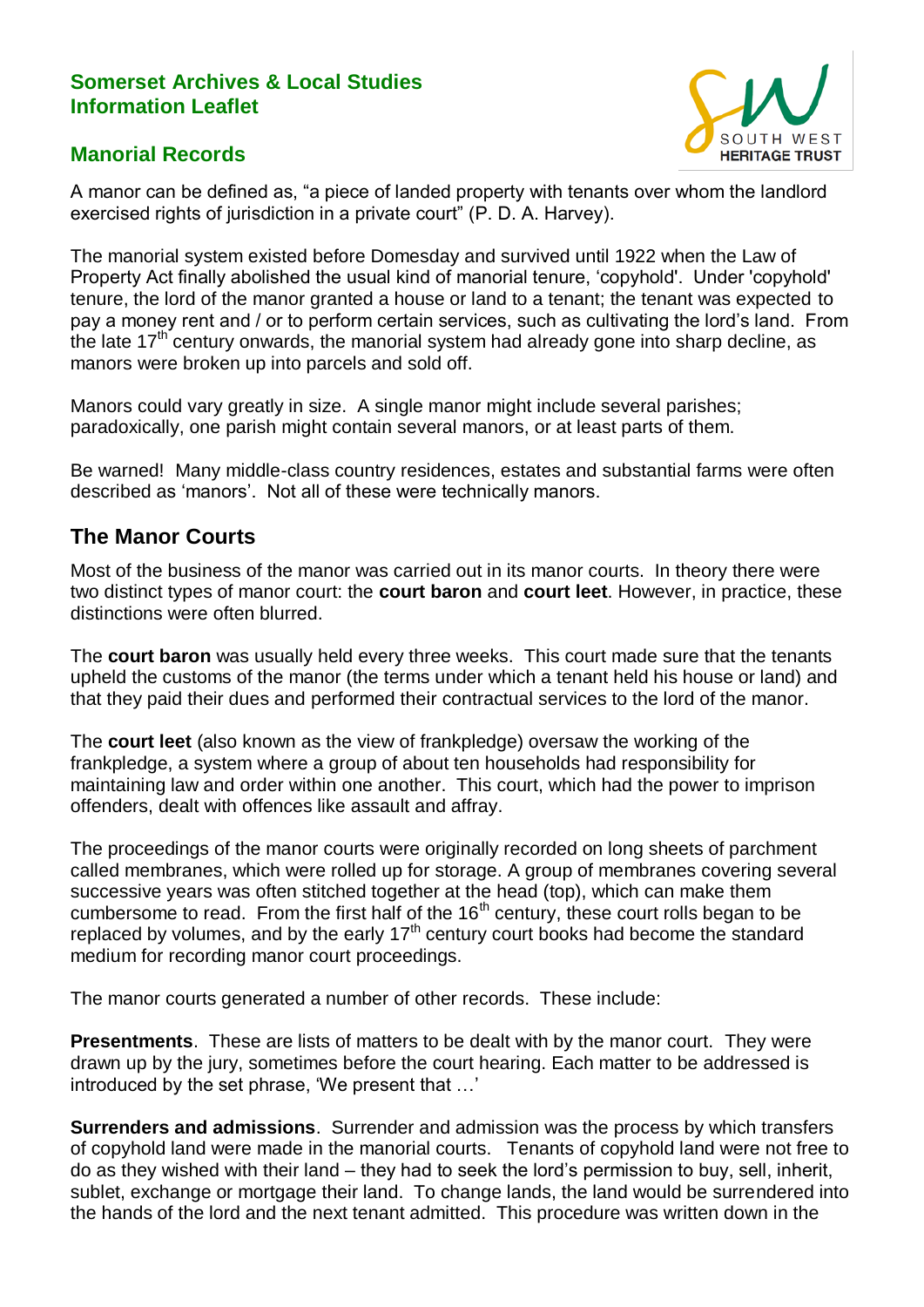court roll, and the tenant given a copy of the relevant entry as proof of his tenure. This is how the term 'copyhold' came to be used to describe land held by copy of the court roll.

**Essoins**. Documents listing the essoins, or excuses for non-attendance at court.

**Estreats**. Documents which list the fines (customary payments) and amercements (penalty payments) imposed by the manor court, which were collected by one of the manorial officials.

**Court Procedures**. Volumes and papers containing forms of oaths of officers, forms of keeping court, articles of enquiry to be used at all courts, and specimen documents.

**Call Roll**. A type of manor court attendance register

Other court records, such a lists of members of the manor court jury and manorial tenants, are more straightforward.

#### **Other records**

The administration of manors generated an enormous variety of records. Some of the main ones are:

**Accounts**. Manorial accounts kept by various officials, such as reeves, beadles and bailiffs. They are often described in the Latin as *compoti.* Where the official is not identified, the documents are described as 'ministers' accounts'.

**Survey**. A survey is a written description of a manor consisting of descriptions of boundaries, customs and a rent roll. A special court called a court of survey was held, a jury empanelled and a list of questions or "articles of enquiry" drawn up.

**Extent**. A type of survey in which every item has a valuation attached to it. Extents take their form from the *extenta manerii,* and will always describe themselves as extents. They date mainly from the 1250s until about the 1350s. After this date, they are rare but may still be found.

**Customal**. An early type of survey which consists of a list of the manor's tenants, with the customs under which each held his house and lands.

**Particular**. A description of the manor often written by the steward.

**Terrier**. A description of a manor which follows a topographical arrangement.

**Enfranchisements**. Papers, files and deeds relating to enfranchisement of copyhold land, usually resulting from a series of permissive Acts of Parliament in the 19th century, and also to 20th century compulsory enfranchisement, though some are earlier.

#### **Using manorial records**

Manorial records are among the most rewarding documents to be found in family and estate collections. However, they can also be difficult to use. Court records were officially to be kept in Latin (often heavily abbreviated) until 1733, and the handwriting in early manorial records can be very difficult to decipher if you are not used to it. However, helpfully, all manorial records are quite formulaic, so once the handwriting has been deciphered, you can usually work out what the document is about by comparing it with the many published transcriptions and translations of manorial records from across the country. There are also a number of useful guides. They contain such useful information that they are well worth persisting with.